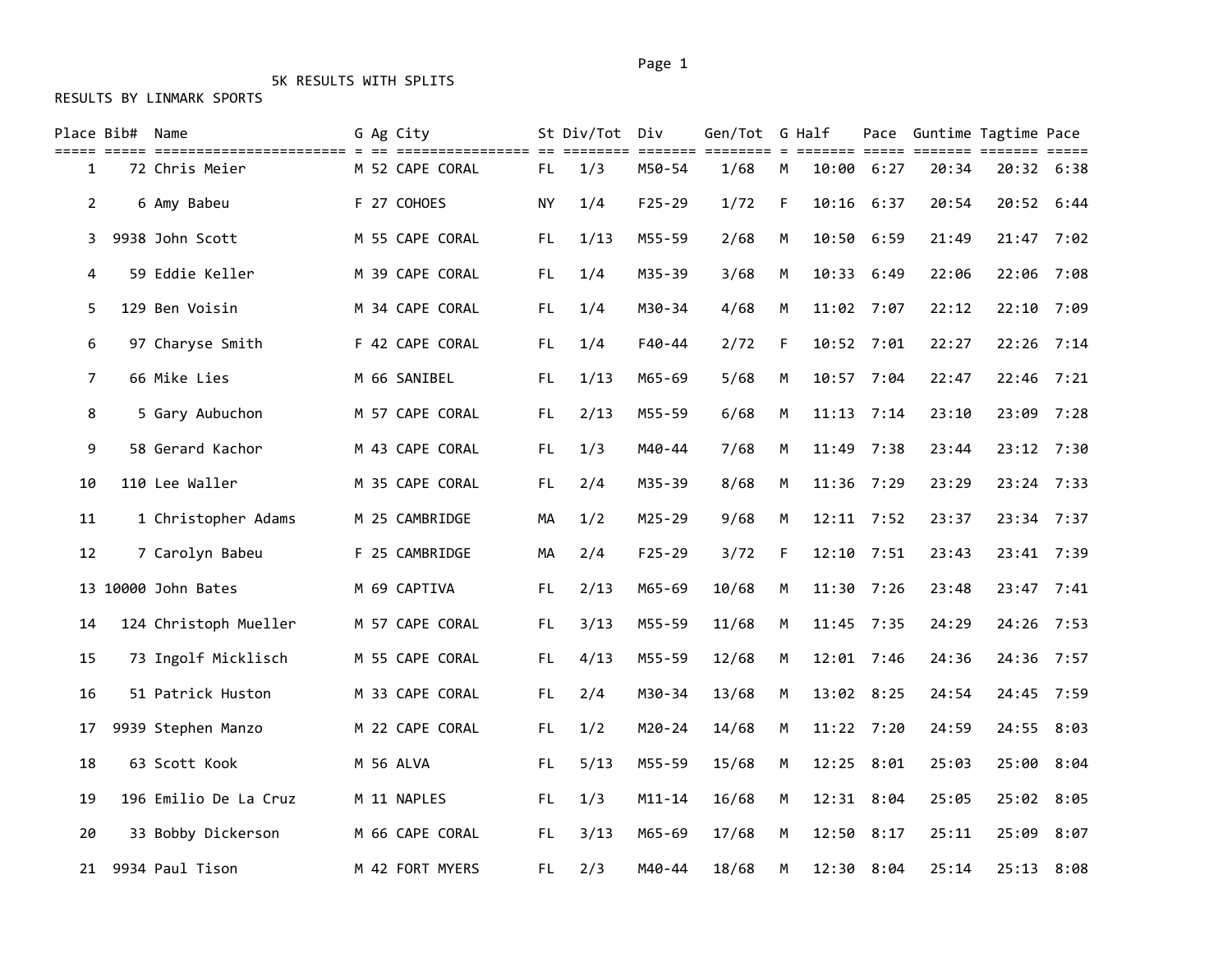| 22  | 122 Ivan Vega           | M 69 CAPE CORAL | FL 4/13    | M65-69 19/68 M 12:34 8:07 25:38 25:37 8:16 |         |  |                             |  |
|-----|-------------------------|-----------------|------------|--------------------------------------------|---------|--|-----------------------------|--|
| 23  | 119 Dan Rams            | M 43 CAPE CORAL | $FL = 3/3$ | M40-44                                     | 20/68 M |  | 13:19 8:36 25:47 25:45 8:19 |  |
| 24  | 79 John Odonnell (jr)   | M 23 CAPE CORAL | $FL = 2/2$ | M20-24 21/68 M 12:45 8:14 25:52 25:51 8:21 |         |  |                             |  |
| -25 | 117 Christopher Blexrud | M 45 CAPE CORAL | $FL = 1/3$ | M45-49                                     | 22/68 M |  | 13:19 8:36 26:16 26:13 8:28 |  |

#### Page 2

5K RESULTS WITH SPLITS

| Place Bib# | Name                                         |                 | G Ag City       |       | St Div/Tot | Div<br>------- | Gen/Tot G Half |    |                | Pace       |       | Guntime Tagtime Pace |      |
|------------|----------------------------------------------|-----------------|-----------------|-------|------------|----------------|----------------|----|----------------|------------|-------|----------------------|------|
| 26         | ==================== = ;<br>141 Daria Zimmer |                 | F 35 CAPE CORAL | FL.   | 1/2        | $F35 - 39$     | 4/72           | F  | 13:09          | 8:29       | 26:53 | 26:51 8:40           |      |
| 27         | 101 David Staggers                           |                 | M 66 GREENWOOD  | ΙN    | 5/13       | M65-69         | 23/68          | M  | 13:16 8:34     |            | 26:59 | 26:54 8:41           |      |
| 28         | 50 Megan Huston                              |                 | F 32 CAPE CORAL | FL.   | 1/8        | $F30-34$       | 5/72           | F  | 13:20 8:36     |            | 27:10 | 27:00 8:43           |      |
| 29         | 80 John Omundsen                             |                 | M 34 CAPE CORAL | FL.   | 3/4        | M30-34         | 24/68          | M  | $13:24$ $8:39$ |            | 27:26 | $27:17$ 8:48         |      |
| 30         | 61 Roland Koenecke                           |                 | M 33 CAPE CORAL | FL.   | 4/4        | M30-34         | 25/68          | M  | 13:08 8:29     |            | 27:38 | 27:19 8:49           |      |
| 31         | 136 Danielle Van Liew                        |                 | F 28 TEMECULA   | CA    | 3/4        | $F25-29$       | 6/72           | F  | 13:40 8:49     |            | 27:56 | 27:53 9:00           |      |
| 32         | 9936 Nina Graf                               | F <sub>21</sub> |                 | $- -$ | 1/5        | $F20-24$       | 7/72           | F  | 14:03          | 9:04       | 28:12 | 28:05                | 9:04 |
| 33         | 37 Patrick Esposito                          |                 | M 59 FT. MYERS  | FL.   | 6/13       | M55-59         | 26/68          | M  | 13:51 8:57     |            | 28:19 | 28:15 9:07           |      |
| 34         | 9943 Jason Wolfe                             |                 | M 47 CAPE CORAL | FL.   | 2/3        | M45-49         | 27/68          | M  | 14:02 9:03     |            | 28:30 | 28:24 9:10           |      |
| 35         | 57 Danielle Kachor                           |                 | F 33 CAPE CORAL | FL.   | 2/8        | $F30-34$       | 8/72           | F. | 14:02 9:04     |            | 29:12 | 28:41 9:16           |      |
| 36         | 100 John Spotts                              |                 | M 66 CAPE CORAL | FL.   | 6/13       | M65-69         | 28/68          | M  | 13:51 8:57     |            | 28:45 | 28:42 9:16           |      |
| 37         | 9944 Nicole Chausse                          |                 | F 48 CAPE CORAL | FL.   | 1/6        | $F45 - 49$     | 9/72           | F  | 13:57          | 9:00       | 29:04 | 29:01 9:22           |      |
| 38         | 34 Cheryll Duquette                          |                 | F 67 CAPE CORAL | FL.   | 1/10       | $F65 - 69$     | 10/72          | F  |                | 14:33 9:24 | 29:11 | 29:06 9:24           |      |
| 39         | 48 Joe Hopf                                  |                 | M 63 HAUBSTADT  | ΙN    | 1/6        | M60-64         | 29/68          | М  |                | 14:34 9:24 | 29:19 | 29:14 9:26           |      |
| 40         | 102 Ian Steele                               |                 | M 64 CAPE CORAL | FL.   | 2/6        | M60-64         | 30/68          | M  | 15:46 10:10    |            | 29:27 | 29:22 9:29           |      |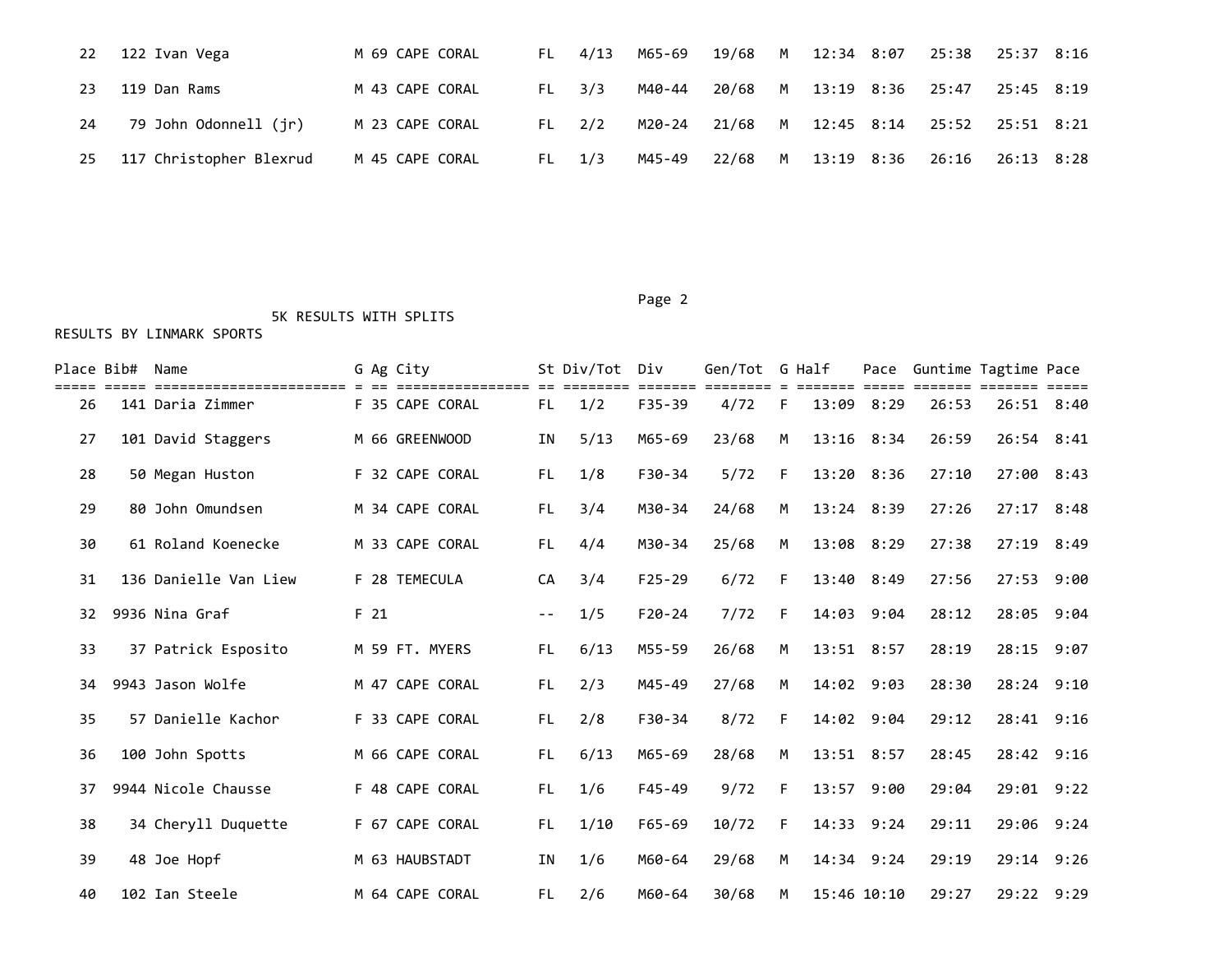| 41 | 116 Tricia Winterstein | F 51 CAPE CORAL      | FL.   | 1/6  | F50-54 | 11/72 | F. | 14:29          | 9:21 | 29:34 | 29:28 9:31  |  |
|----|------------------------|----------------------|-------|------|--------|-------|----|----------------|------|-------|-------------|--|
| 42 | 55 Jeff Justin         | M 59 CAPE CORAL      | FL.   | 7/13 | M55-59 | 31/68 | M  | 14:05 9:06     |      | 29:39 | 29:37 9:34  |  |
| 43 | 138 Charlie Vergauwen  | M 62 CAPE CORAL      | FL.   | 3/6  | M60-64 | 32/68 | M  | $15:25$ 9:57   |      | 29:44 | 29:41 9:35  |  |
| 44 | 60 Ryan Kessler        | M 35 MENDOTA HEIGHTS | ΜN    | 3/4  | M35-39 | 33/68 | M  | $15:11$ $9:48$ |      | 30:00 | 29:55 9:39  |  |
| 45 | 104 Amy Swaim          | F 47 COTTAGE GROVE   | ΜN    | 2/6  | F45-49 | 12/72 | F. | 15:13 9:49     |      | 30:02 | 29:56 9:40  |  |
| 46 | 9937 Bourquin Andre    | M 62                 | $- -$ | 4/6  | M60-64 | 34/68 | M  | $15:14$ $9:50$ |      | 30:49 | 30:41 9:54  |  |
| 47 | 70 Christiane McMahon  | F 53 CAPE CORAL      | FL.   | 2/6  | F50-54 | 13/72 | F. | $15:27$ 9:58   |      | 30:52 | 30:45 9:55  |  |
| 48 | 86 Thomas Piscitelli   | M 65 HAMDEN          | CT.   | 7/13 | M65-69 | 35/68 | M  | $15:13$ $9:49$ |      | 30:54 | 30:51 9:58  |  |
| 49 | 68 Lori McFate         | F 49 BETTENDORF      | IA    | 3/6  | F45-49 | 14/72 | F. | 14:47 9:33     |      | 30:56 | 30:53 9:58  |  |
| 50 | 137 Gordon Garcia      | M 58 CAPE CORAL      | FL.   | 8/13 | M55-59 | 36/68 | M  | $15:26$ 9:58   |      | 31:07 | 31:03 10:01 |  |

Page 3 and 2012 and 2012 and 2012 and 2012 and 2012 and 2012 and 2012 and 2012 and 2012 and 2012 and 2012 and

5K RESULTS WITH SPLITS

| Place Bib# | Name                  |  | G Ag City                |     | St Div/Tot Div |            | Gen/Tot G Half |    |                | Pace Guntime Tagtime Pace |             |             |
|------------|-----------------------|--|--------------------------|-----|----------------|------------|----------------|----|----------------|---------------------------|-------------|-------------|
| 51         | 81 Joan Perkett       |  | F 62 CAPE CORAL          | FL. | 1/11           | F60-64     | 15/72          | F  | $15:15$ $9:51$ | 31:13                     | 31:06 10:02 |             |
| 52         | 13 Bill Bond          |  | M 76 LEXINGTON           | KY. | 1/5            | $M75+$     | 37/68          | M  | 15:49 10:13    | 31:31                     | 31:25 10:08 |             |
| 53         | 140 Julie Thompson    |  | F 54 CAPE CORAL          | FL. | 3/6            | F50-54     | 16/72          | F. | 15:47 10:11    | 31:47                     |             | 31:33 10:11 |
| 54         | 93 Astrid Saldana     |  | F 24 CAPE CORAL          | FL. | 2/5            | $F20-24$   | 17/72          | F. | 15:59 10:19    | 31:43                     | 31:36 10:12 |             |
| 55         | 9942 Norley Cervantes |  | M 27 CAPE CORAL          | FL. | 2/2            | M25-29     | 38/68          | M  | 14:47 9:33     | 31:43                     |             | 31:36 10:12 |
| 56         | 107 Nicholas Tison    |  | M 11 FORT MYERS          | FL. | 2/3            | $M11 - 14$ | 39/68          | M  | $15:23$ 9:56   | 31:45                     | 31:45 10:15 |             |
| 57         | 75 Bobby Novy         |  | F 65 NORTH FORT MYERS FL |     | 2/10           | F65-69     | 18/72          | F. | 15:56 10:17    | 32:03                     | 32:00 10:20 |             |
| 58         | 109 Michael Vitale    |  | M 78 FT. MYERS           | FL. | 2/5            | $M75+$     | 40/68          | M  | 15:53 10:15    | 32:08                     |             | 32:03 10:21 |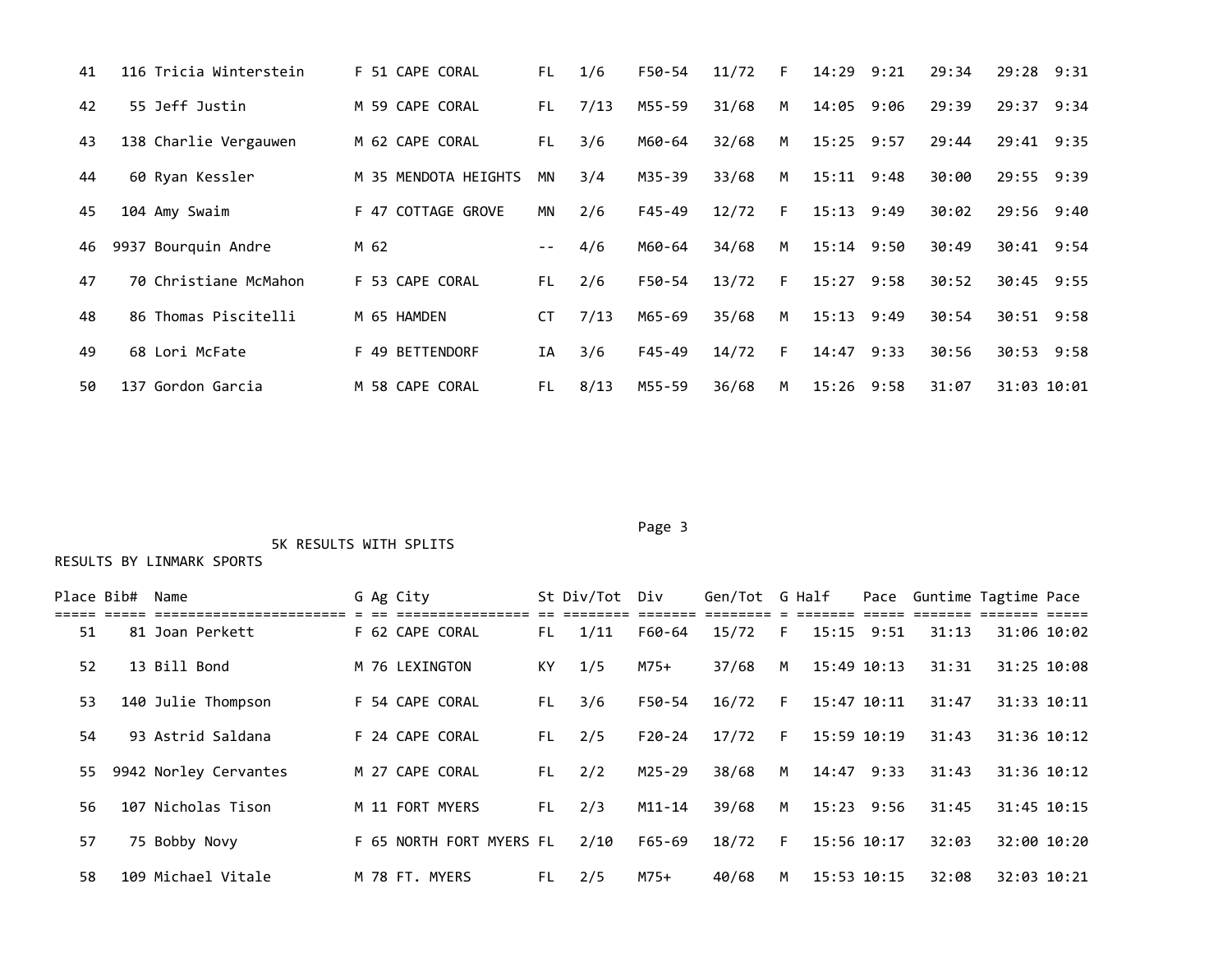| 59 | 103 Robin Steele         | F 63 CAPE CORAL          | FL. | 2/11  | F60-64     | 19/72 | F  | 16:07 10:24 | 32:18 | 32:14 10:24 |
|----|--------------------------|--------------------------|-----|-------|------------|-------|----|-------------|-------|-------------|
| 60 | 90 James Renfro          | M 75 NORTH FORT MYERS FL |     | 3/5   | $M75+$     | 41/68 | M  | 15:50 10:13 | 32:31 | 32:26 10:28 |
| 61 | 134 Todd Allison         | M                        | FL. |       |            | 42/68 | M  | 17:08 11:03 | 33:19 | 33:09 10:42 |
| 62 | 32 Chuck Decamp          | M 57 CAPE CORAL          | FL. | 9/13  | M55-59     | 43/68 | M  | 16:11 10:26 | 33:41 | 33:33 10:50 |
| 63 | 24 Logan Chiappetta      | M 15 CAPE CORAL          | FL. | 1/1   | M15-19     | 44/68 | M  | 16:46 10:49 | 33:45 | 33:35 10:50 |
| 64 | 9940 Alexis Kapaun       | F 20 DETROIT LAKES       | ΜN  | 3/5   | $F20-24$   | 20/72 | F  | 15:29 9:59  | 33:43 | 33:37 10:51 |
| 65 | 130 Laura Mueller        | F 22 CAPE CORAL          | FL. | 4/5   | $F20 - 24$ | 21/72 | F  | 17:10 11:05 | 34:50 | 34:38 11:11 |
| 66 | 27 Daniel Cohen          | M 55 TAMPA               | FL. | 10/13 | M55-59     | 45/68 | M  | 17:02 10:59 | 34:47 | 34:39 11:11 |
| 67 | 113 Kathi Whitcomb       | F 49 CAPE CORAL          | FL. | 4/6   | $F45 - 49$ | 22/72 | F  | 16:42 10:47 | 34:45 | 34:42 11:12 |
| 68 | 28 Jennifer Craft        | F 42 CAPE CORAL          | FL. | 2/4   | F40-44     | 23/72 | F  | 16:53 10:54 | 34:57 | 34:51 11:15 |
| 69 | 19 Jacqueline Calderwood | F 20 NORTH FORT MYERS FL |     | 5/5   | $F20 - 24$ | 24/72 | F. | 17:35 11:21 | 35:13 | 34:58 11:17 |
| 70 | 115 Jeff Winterstein     | M 49 CAPE CORAL          | FL. | 3/3   | M45-49     | 46/68 | M  | 16:11 10:27 | 35:19 | 35:13 11:22 |
| 71 | 126 Ursula Mueller       | F 57 CAPE CORAL          | FL. | 1/9   | $F55 - 59$ | 25/72 | F  | 17:09 11:04 | 35:37 | 35:25 11:26 |
| 72 | 2 Jennifer Amandro       | F 50 CAPE CORAL          | FL. | 4/6   | F50-54     | 26/72 | F  | 18:01 11:37 | 35:53 | 35:51 11:34 |
| 73 | 56 Sue Justin            | F 67 CAPE CORAL          | FL. | 3/10  | F65-69     | 27/72 | F. | 17:43 11:26 | 36:09 | 35:58 11:36 |
| 74 | 16 Sharon Brunett        | F 57 CAPE CORAL          | FL. | 2/9   | $F55 - 59$ | 28/72 | F  | 18:15 11:46 | 36:11 | 36:02 11:38 |
| 75 | 111 Lisa Waterman        | F 51 CAPE CORAL          | FL. | 5/6   | F50-54     | 29/72 | F  | 18:01 11:37 | 36:20 | 36:19 11:43 |

Page 4 and the state of the state of the state of the state of the state of the state of the state of the state of the state of the state of the state of the state of the state of the state of the state of the state of the

5K RESULTS WITH SPLITS

| Place Bib# Name |                 |  | G Ag City |                    |    | St Div/Tot Div |        |  |  | Gen/Tot G Half Pace Guntime Tagtime Pace |
|-----------------|-----------------|--|-----------|--------------------|----|----------------|--------|--|--|------------------------------------------|
| 76              | 54 Doug Jones   |  |           | M 67 ST LOUIS PARK |    | MN 8/13        | M65-69 |  |  | 47/68 M 18:14 11:46 36:34 36:25 11:45    |
|                 | 25 Diane Claeys |  |           | F 63 ST LOUIS PARK | MN | 3/11           | F60-64 |  |  | 30/72 F 18:15 11:46 36:34 36:25 11:45    |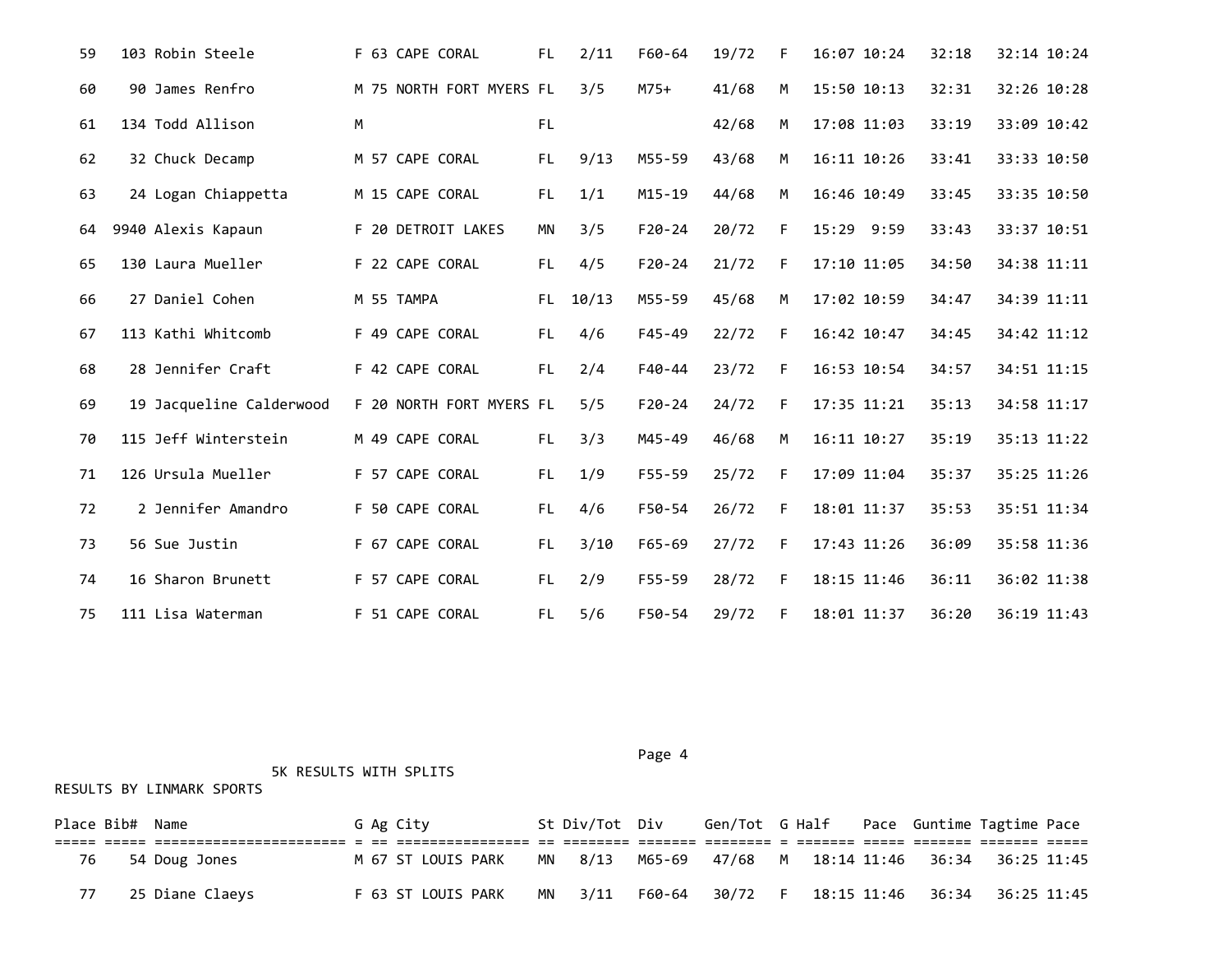| 78  | 105 Denise Talt        | F 56 FT. MYERS           | FL.       | 3/9  | F55-59     | 31/72 | F           | 17:23 11:13 | 36:46 | 36:38 11:49 |
|-----|------------------------|--------------------------|-----------|------|------------|-------|-------------|-------------|-------|-------------|
| 79  | 10 Thomas Bersch       | M 72 CAPE CORAL          | FL.       | 1/3  | M70-74     | 48/68 | M           | 19:50 12:48 | 37:02 | 36:49 11:53 |
| 80  | 118 Robin Piaggione    | F 59 CAPE CORAL          | FL.       | 4/9  | F55-59     | 32/72 | F.          | 17:58 11:36 | 37:13 | 37:08 11:59 |
| 81  | 123 Alfred Iagnemmo    | M 71 CAPE CORAL          | FL        | 2/3  | M70-74     | 49/68 | M           | 19:07 12:20 | 37:35 | 37:32 12:07 |
| 82  | 49 Susan Hopf          | F 62 HAUBSTADT           | ΙN        | 4/11 | F60-64     | 33/72 | F           | 18:57 12:14 | 37:58 | 37:54 12:14 |
| 83  | 135 Jennifer Wagner    | F 38 CAPE CORAL          | FL.       | 2/2  | F35-39     | 34/72 | F.          | 18:09 11:43 | 38:05 | 38:01 12:16 |
| 84  | 121 Becky Arndt        | F 34 CHICAGO             | IL        | 3/8  | F30-34     | 35/72 | F.          | 18:19 11:49 | 38:26 | 38:06 12:18 |
| 85  | 45 Wayne Hecht         | M 54 CAPE CORAL          | FL.       | 2/3  | M50-54     | 50/68 | M           | 18:27 11:55 | 38:20 | 38:10 12:19 |
| 86  | 31 Leslie Deaton       | F 58 CHARLOTTE           | <b>NC</b> | 5/9  | F55-59     | 36/72 | F           | 18:55 12:12 | 38:23 | 38:11 12:19 |
| 87  | 83 Bill Pharris        | M 60 BURNSVILLE          | NС        | 5/6  | M60-64     | 51/68 | M           | 18:59 12:15 | 38:23 | 38:12 12:20 |
| 88  | 85 Wendy Piascik       | F 64 CAPE CORAL          | FL.       | 5/11 | F60-64     | 37/72 | F           | 18:25 11:53 | 38:48 | 38:44 12:30 |
| 89  | 74 Aimee Munro         | F 32 CAPE CORAL          | FL.       | 4/8  | F30-34     | 38/72 | F.          | 19:06 12:19 | 39:49 | 39:42 12:49 |
| 90  | 23 Alicia Chiappetta   | F 45 CAPE CORAL          | FL.       | 5/6  | $F45 - 49$ | 39/72 | $\mathsf F$ | 18:49 12:08 | 39:54 | 39:44 12:49 |
| 91  | 112 Terry Weiss        | F 61 ALVA                | FL.       | 6/11 | F60-64     | 40/72 | F.          | 19:06 12:20 | 40:09 | 40:02 12:55 |
| 92  | 98 Kimberly Southworth | F 63 FORT MYERS BEACH FL |           | 7/11 | F60-64     | 41/72 | F.          | 20:39 13:20 | 41:24 | 41:13 13:18 |
| 93  | 65 Mary Lewis          | F 69 FORT MYERS          | FL.       | 4/10 | F65-69     | 42/72 | $\mathsf F$ | 20:37 13:19 | 41:19 | 41:13 13:18 |
| 94  | 44 Mariann Griffin     | F 68 FORT MYERS BEACH FL |           | 5/10 | $F65 - 69$ | 43/72 | F           | 20:42 13:22 | 41:24 | 41:13 13:18 |
| 95  | 8 Raeann Bailey        | F 31 CAPE CORAL          | FL.       | 5/8  | F30-34     | 44/72 | F           | 20:50 13:27 | 43:52 | 43:34 14:04 |
| 96  | 87 Levi Priestley      | M 8 FORT MYERS           | FL.       | 1/2  | M10&UND    | 52/68 | М           | 16:55 10:55 | 43:41 | 43:39 14:05 |
| 97  | 106 Daniel Tison       | 9 FORT MYERS<br>M        | FL        | 2/2  | M10&UND    | 53/68 | M           | 16:57 10:57 | 43:41 | 43:39 14:05 |
| 98  | 3 Nastashia Arbuckle   | F 26 CAPE CORAL          | FL        | 4/4  | $F25 - 29$ | 45/72 | F.          | 21:37 13:57 | 44:44 | 44:38 14:24 |
| 99  | 92 Mel Rowe            | F 73 CAPE CORAL          | FL        | 1/5  | F70-74     | 46/72 | F.          | 22:15 14:21 | 44:47 | 44:44 14:26 |
| 100 | 142 Rhonda Tank        | F 60 PEORIA              | IL        | 8/11 | F60-64     | 47/72 | F           | 23:13 14:59 | 45:59 | 45:39 14:44 |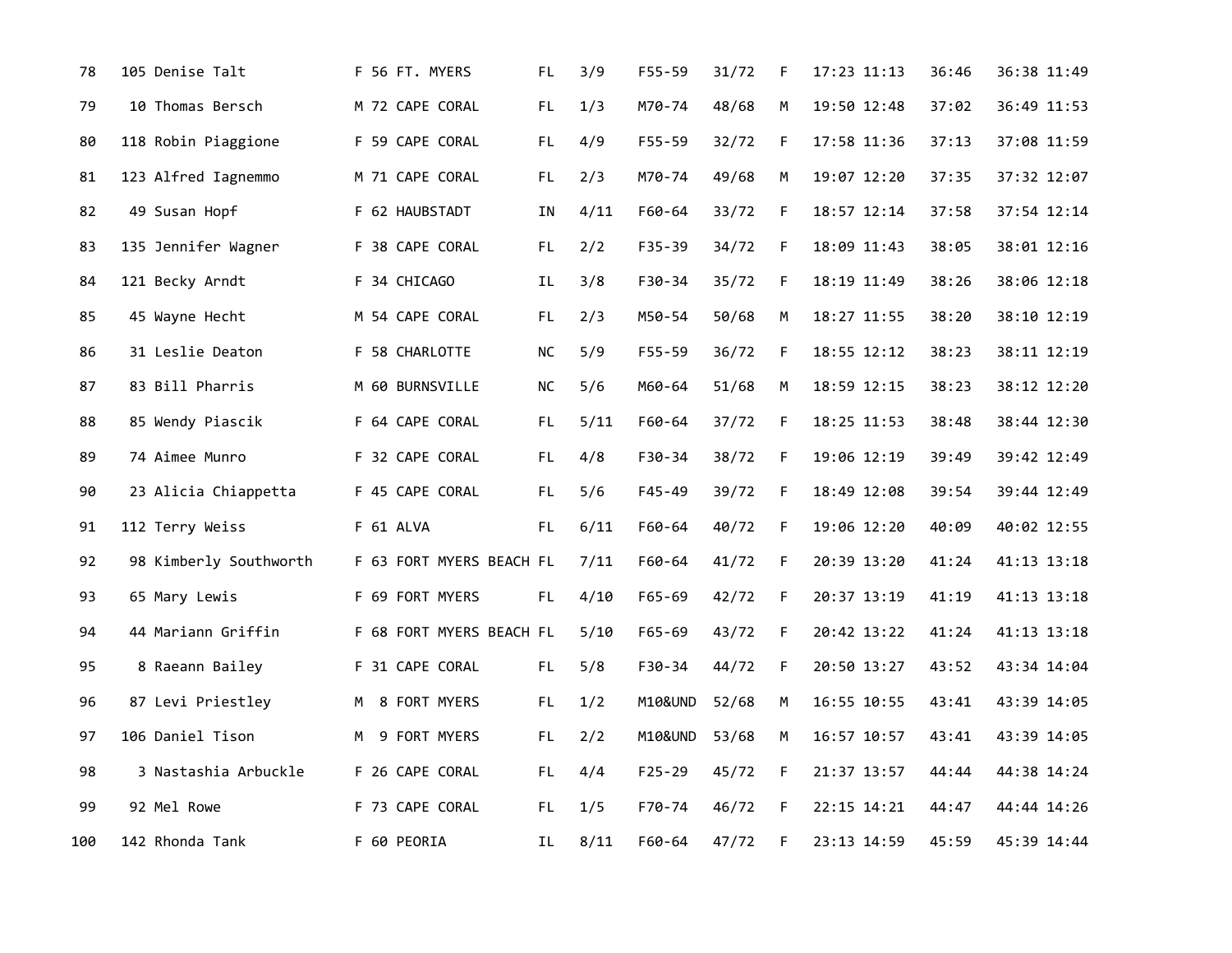#### Page 5 and 2012 and 2012 and 2012 and 2012 and 2012 and 2012 and 2012 and 2012 and 2012 and 2012 and 2012 and

## 5K RESULTS WITH SPLITS

|     | Place Bib# Name |                      | G Ag City   |                          |     | St Div/Tot Div |                         | Gen/Tot G Half |    |             | Pace Guntime Tagtime Pace |             |
|-----|-----------------|----------------------|-------------|--------------------------|-----|----------------|-------------------------|----------------|----|-------------|---------------------------|-------------|
| 101 |                 | 128 Tom Hiller       |             | M 67 CAPE CORAL          | FL. | 9/13           | <b>EEEEEE</b><br>M65-69 | 54/68          | M  | 23:10 14:57 | 46:08                     | 45:51 14:48 |
| 102 |                 | 139 Griffin Colson   |             | M 11 FORT MYERS          | FL. | 3/3            | $M11 - 14$              | 55/68          | M  | 24:31 15:49 | 47:11                     | 47:10 15:13 |
| 103 |                 | 46 Emily Hiller      |             | F 31 CAPE CORAL          | FL. | 6/8            | F30-34                  | 48/72          | F. | 22:43 14:40 | 48:14                     | 47:56 15:28 |
| 104 |                 | 96 Janice Sink       |             | F 66 CAPE CORAL          | FL. | 6/10           | $F65 - 69$              | 49/72          | F. | 23:15 15:00 | 48:19                     | 48:02 15:30 |
| 105 |                 | 15 Billi Brantley    |             | F 68 CAPE CORAL          | FL. | 7/10           | $F65 - 69$              | 50/72          | F. | 24:00 15:29 | 48:17                     | 48:02 15:30 |
| 106 |                 | 30 Ida Davison       |             | F 61 CAPE CORAL          | FL. | 9/11           | F60-64                  | 51/72          | F. | 24:02 15:30 | 48:17                     | 48:03 15:30 |
| 107 |                 | 77 John Odonnell     |             | M 56 CAPE CORAL          |     | FL 11/13       | M55-59                  | 56/68          | M  | 24:33 15:51 | 48:56                     | 48:45 15:44 |
| 108 |                 | 26 Alan Coffin       | M 68 PELHAM |                          |     | AL 10/13       | M65-69                  | 57/68          | M  | 24:29 15:48 | 48:57                     | 48:45 15:44 |
| 109 |                 | 89 Patrick Quinlan   |             | M 57 CAPE CORAL          |     | FL 12/13       | M55-59                  | 58/68          | M  | 25:56 16:44 | 49:12                     | 49:02 15:49 |
| 110 |                 | 14 Leah Bond         |             | F 81 NORTH FORT MYERS FL |     | 1/2            | $F75+$                  | 52/72          | F  | 23:59 15:29 | 49:16                     | 49:07 15:51 |
| 111 |                 | 47 Matthew Hiller    |             | M 39 CAPE CORAL          | FL. | 4/4            | M35-39                  | 59/68          | M  | 24:52 16:03 | 49:44                     | 49:24 15:56 |
| 112 |                 | 40 Alicia Geerson    |             | F 41 CAPE CORAL          | FL. | 3/4            | F40-44                  | 53/72          | F. | 20:14 13:03 | 50:24                     | 50:15 16:13 |
| 113 |                 | 114 Jessica Williams |             | F 33 CAPE CORAL          | FL. | 7/8            | F30-34                  | 54/72          | F. | 20:41 13:21 | 50:24                     | 50:15 16:13 |
| 114 |                 | 52 Julie Isaacson    |             | F 66 CAPE CORAL          | FL. | 8/10           | F65-69                  | 55/72          | F. | 25:32 16:28 | 52:01                     | 51:55 16:45 |
| 115 |                 | 91 Karen Renfro      |             | F 73 NORTH FORT MYERS FL |     | 2/5            | F70-74                  | 56/72          | F. | 25:28 16:26 | 52:40                     | 52:28 16:56 |
| 116 |                 | 95 Rusty Shunk       |             | M 76 CAPE CORAL          | FL. | 4/5            | $M75+$                  | 60/68          | M  | 26:11 16:54 | 53:04                     | 52:48 17:02 |
| 117 |                 | 64 George Kranich    |             | M 73 CAPE CORAL          | FL. | 3/3            | M70-74                  | 61/68          | м  | 26:31 17:07 | 53:08                     | 52:52 17:04 |
| 118 |                 | 82 Jon D. Peterson   |             | M 82 CAPE CORAL          | FL. | 5/5            | $M75+$                  | 62/68          | M  | 24:21 15:43 | 55:00                     | 54:51 17:42 |
| 119 |                 | 88 Eileen Quinlan    |             | F 59 CAPE CORAL          | FL. | 6/9            | $F55 - 59$              | 57/72          | F  |             | 55:22                     | 55:10 17:48 |
| 120 |                 | 36 Tracy Elmore      |             | F 45 CAPE CORAL          | FL. | 6/6            | $F45 - 49$              | 58/72          | F. | 27:53 17:59 | 56:58                     | 56:45 18:19 |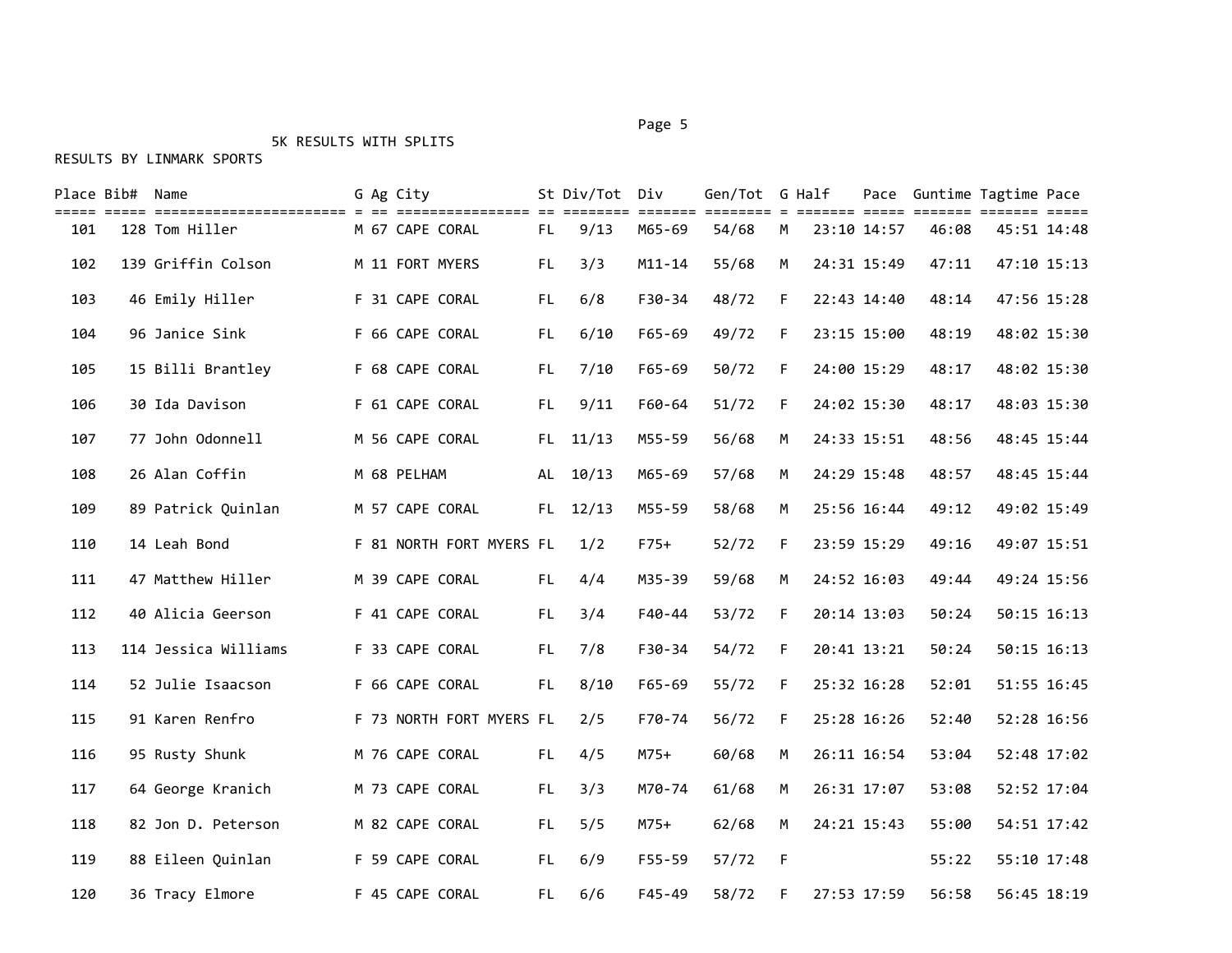| 121 | 120 Debbie Wilk        | F 61 DEARBORN   |    | MI 10/11   | F60-64 | 59/72     | - F | 27:53 17:59 | 57:06 | 56:51 18:21 |
|-----|------------------------|-----------------|----|------------|--------|-----------|-----|-------------|-------|-------------|
| 122 | 133 Shannon Robison    | F 44 CAPE CORAL |    | FL 4/4     | F40-44 | 60/72     | F   | 27:51 17:58 | 57:07 | 56:53 18:21 |
| 123 | 35 Bryan Elmore        | M 51 CAPE CORAL |    | $FL = 3/3$ | M50-54 | 63/68     | M   | 27:51 17:58 | 57:09 | 56:55 18:22 |
| 124 | 9946 Maria Vasichek    | F 59 CAPE CORAL |    | FL 7/9     | F55-59 | $61/72$ F |     | 32:29 20:58 | 57:35 | 57:35 18:35 |
| 125 | 9941 Michael Vallieres | M 60 HAVERHILL  | MA | 6/6        | M60-64 | 64/68     | M   | 28:40 18:30 | 57:51 | 57:38 18:36 |

#### Page 6 and the contract of the contract of the contract of the contract of the contract of the contract of the

## 5K RESULTS WITH SPLITS

| Place Bib# | Name                 |  | G Ag City                |     | St Div/Tot | Div        | Gen/Tot G Half |    | Pace        | Guntime Tagtime Pace              |             |             |
|------------|----------------------|--|--------------------------|-----|------------|------------|----------------|----|-------------|-----------------------------------|-------------|-------------|
| 126        | 29 Linda Crompton    |  | F 70 CAPE CORAL          | FL. | 3/5        | F70-74     | 62/72          | F. | 28:38 18:29 | 57:51                             | 57:38 18:36 |             |
| 127        | 9945 Liza Vallieres  |  | F 51 CAPE CORAL          | FL. | 6/6        | F50-54     | 63/72          | F  | 28:42 18:31 | 57:56                             |             | 57:43 18:37 |
| 128        | 11 Theresa Bickford  |  | F 70 CAPE CORALCAPE C FL |     | 4/5        | F70-74     | 64/72          | F. | 28:37 18:28 | 58:04                             |             | 57:51 18:40 |
| 129        | 67 Pam MacAbio       |  | F 74 CAPE CORAL          | FL. | 5/5        | F70-74     | 65/72          | F. | 29:38 19:08 | 59:10                             |             | 58:51 18:59 |
| 130        | 18 Wanda Butrim      |  | F 67 CAPE CORAL          | FL. | 9/10       | F65-69     | 66/72          | F. | 29:37 19:07 | 59:10                             |             | 58:52 19:00 |
| 131        | 69 Cheryl McLaughlin |  | F 30 FT. MYERS           | FL. | 8/8        | $F30-34$   | 67/72          | F. | 27:27 17:43 | 59:50                             | 59:32 19:13 |             |
| 132        | 76 George Oakes      |  | M 56 CAPE CORAL          |     | FL 13/13   | M55-59     | 65/68          | M  |             | 31:37 20:24 1:01:43 1:01:36 19:53 |             |             |
| 133        | 43 Carol Gordon      |  | F 59 SPRING VALLEY       | CA  | 8/9        | F55-59     | 68/72          | F  |             | 31:36 20:23 1:01:44 1:01:37 19:53 |             |             |
| 134        | 41 Grace Giliberti   |  | F 59 CAPE CORAL          | FL. | 9/9        | F55-59     | 69/72          | F. |             | 32:13 20:47 1:06:59 1:06:13 21:22 |             |             |
| 135        | 9935 Loraina Beza    |  | F 75 CAPE CORAL          | FL. | 2/2        | $F75+$     | 70/72          | F  |             | 32:30 20:58 1:06:48 1:06:29 21:27 |             |             |
| 136        | 21 Kathryn Casavant  |  | F 66 TWO RIVERS          | WI  | 10/10      | $F65 - 69$ | 71/72          | F. |             | 32:34 21:01 1:06:57 1:06:33 21:28 |             |             |
| 137        | 22 Terry Casavant    |  | M 68 TWO RIVERS          | WI  | 11/13      | M65-69     | 66/68          | M  |             | 32:36 21:02 1:07:00 1:06:38 21:30 |             |             |
| 138        | 127 Dave Schatzke    |  | M 67 CAPE CORAL          |     | $FL$ 12/13 | M65-69     | 67/68          | M  |             | 32:32 21:00 1:06:59 1:06:41 21:31 |             |             |